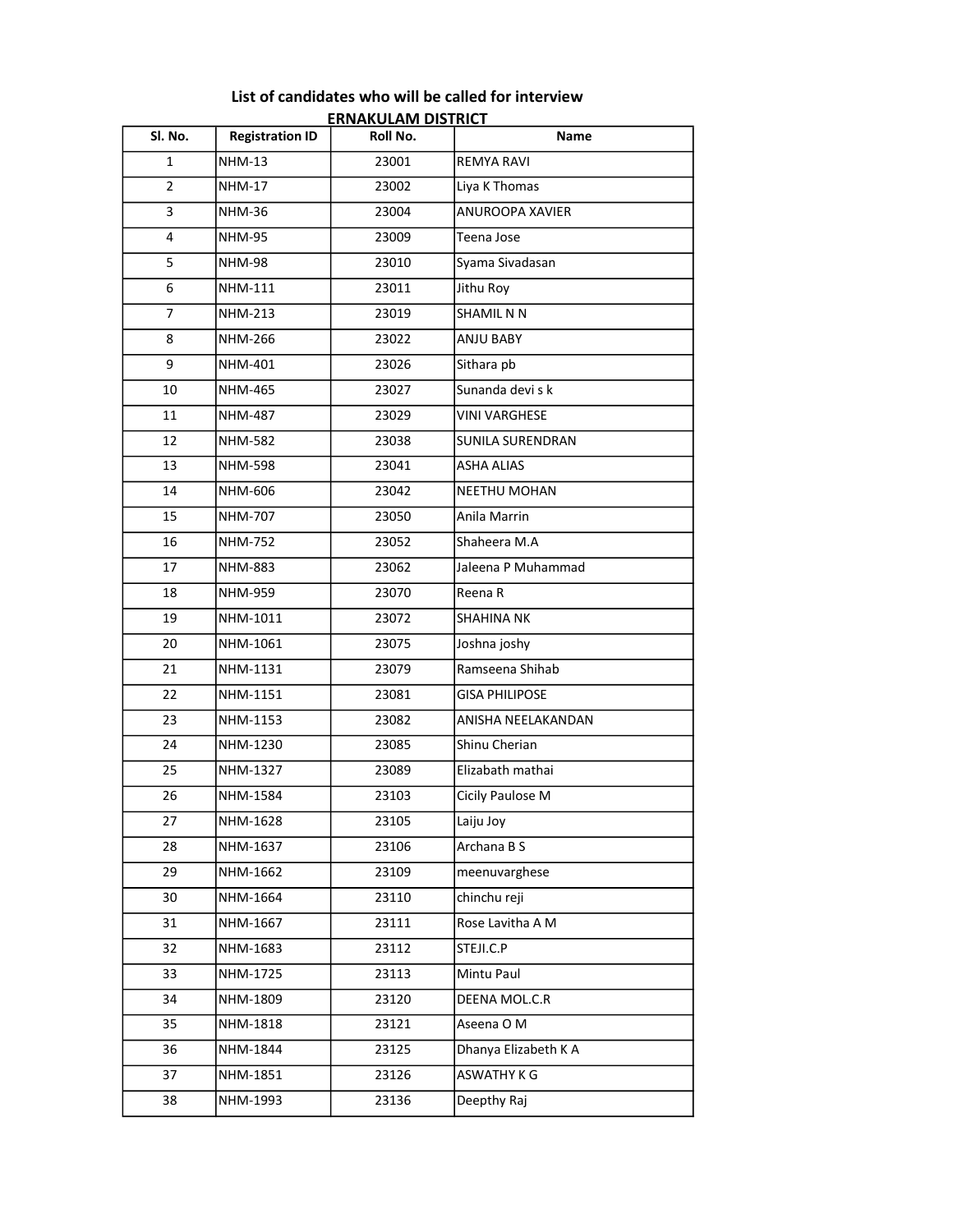| 39 | NHM-2015 | 23139 | <b>ELVIN VARGHESE</b> |
|----|----------|-------|-----------------------|
| 40 | NHM-2098 | 23142 | Aji Thankachan        |
| 41 | NHM-2317 | 23155 | Josin Pappachan       |
| 42 | NHM-2343 | 23160 | Jincy Paulose A       |
| 43 | NHM-2350 | 23161 | Megha K P             |
| 44 | NHM-2447 | 23168 | Smitha Jose           |
| 45 | NHM-2490 | 23170 | ANU ABRAHAM           |
| 46 | NHM-2564 | 23175 | Ajeena p shaji        |
| 47 | NHM-2630 | 23176 | <b>GISHA PAUL</b>     |
| 48 | NHM-2635 | 23178 | Afila A.Kunnappillil  |
| 49 | NHM-2699 | 23183 | Razy PK               |
| 50 | NHM-2943 | 23207 | Mary tintu placid     |
| 51 | NHM-2962 | 23211 | ANILA O S             |
| 52 | NHM-2991 | 23214 | JOHNCY JOSE           |
| 53 | NHM-3079 | 23219 | <b>INDULEKHAKP</b>    |
| 54 | NHM-3222 | 23230 | Anu Abraham T         |
| 55 | NHM-3311 | 23234 | Arya mahesh           |
| 56 | NHM-3381 | 23236 | Asitha TA             |
| 57 | NHM-3715 | 23253 | Anchalo k Sreedharan  |
| 58 | NHM-3766 | 23257 | Shiji A J             |
| 59 | NHM-3825 | 23260 | Jipsy anto            |
| 60 | NHM-4061 | 23272 | SREERENJINI TR        |
| 61 | NHM-4093 | 23275 | Sajana V Paul         |
| 62 | NHM-4159 | 23280 | Silpa Sivan           |
| 63 | NHM-4188 | 23282 | <b>DIVINE THAMPI</b>  |
| 64 | NHM-4258 | 23287 | <b>ELBY MATHAI</b>    |
| 65 | NHM-4274 | 23291 | Reshma K Sasi         |
| 66 | NHM-4277 | 23292 | Aswathi Sukumaran     |
| 67 | NHM-4291 | 23294 | Surya Sudhakaran      |
| 68 | NHM-4398 | 23299 | Hennafrancis          |
| 69 | NHM-4415 | 23301 | Geethu Mary Mathew    |
| 70 | NHM-4446 | 23303 | Yamuna                |
| 71 | NHM-4541 | 23309 | Shiju.A.R             |
| 72 | NHM-4592 | 23311 | Jincy K B             |
| 73 | NHM-4595 | 23312 | Sunu Mathew           |
| 74 | NHM-4668 | 23315 | Anjaly S Nair         |
| 75 | NHM-4692 | 23320 | Aswathy Anandan       |
| 76 | NHM-4760 | 23324 | SAJEENA ALIYAR        |
| 77 | NHM-5023 | 23341 | DIVYA JOSE            |
| 78 | NHM-5057 | 23345 | Jaishamol k joy       |
| 79 | NHM-5083 | 23349 | <b>Blassi Paul</b>    |
|    |          |       |                       |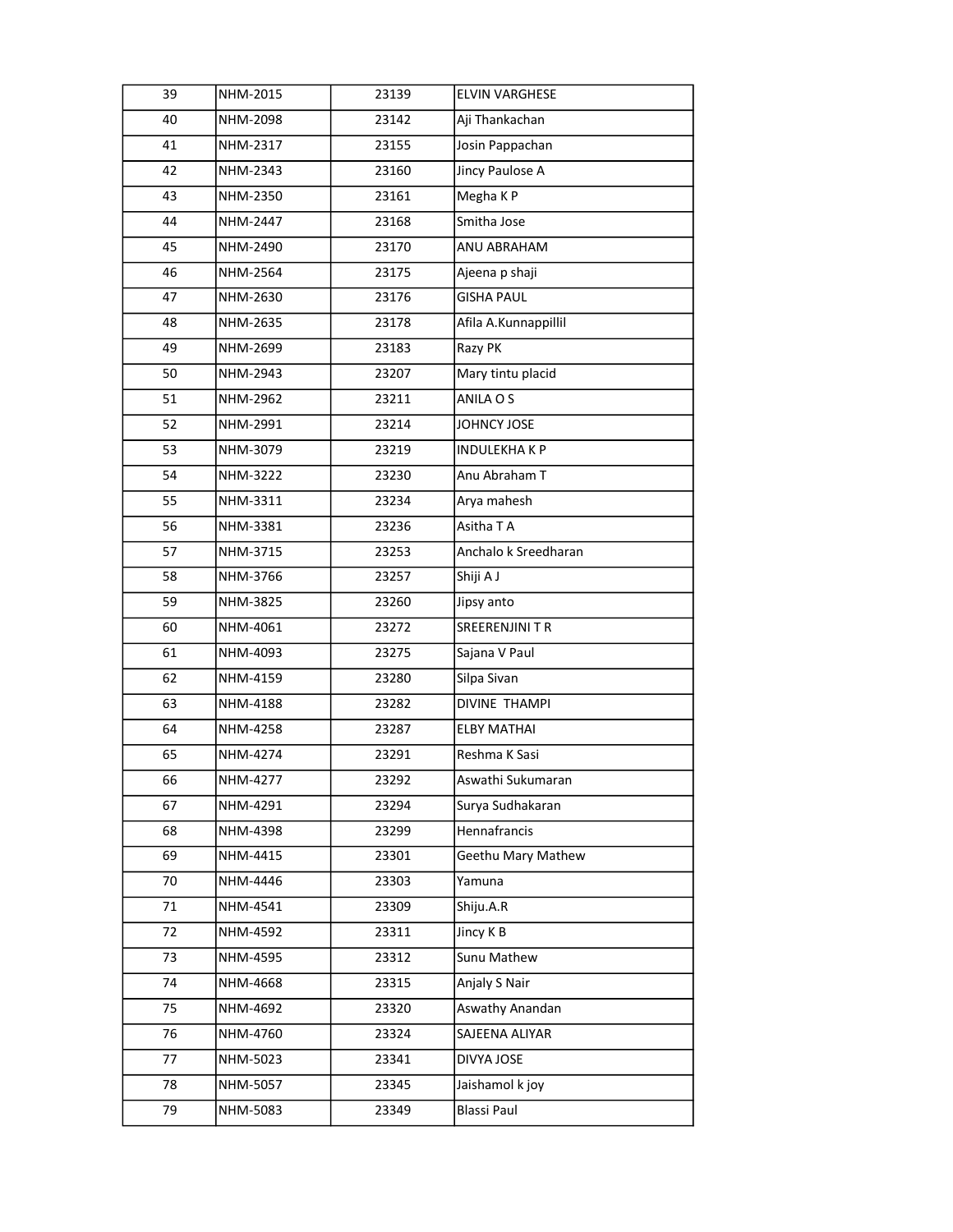| 80  | NHM-5160 | 23353 | Anu Sujathan         |
|-----|----------|-------|----------------------|
| 81  | NHM-5193 | 23358 | Anu Sivan            |
| 82  | NHM-5352 | 23367 | Melba Joy            |
| 83  | NHM-5358 | 23369 | SOJI ANNA JOSE       |
| 84  | NHM-5603 | 23386 | Anu Raphel           |
| 85  | NHM-5629 | 23391 | ANJALY JOSE          |
| 86  | NHM-5634 | 23392 | THRISAMUDRA KS       |
| 87  | NHM-5790 | 23404 | Aleesha pm           |
| 88  | NHM-5844 | 23410 | Geethu Sebastian     |
| 89  | NHM-5992 | 23419 | Jesmi Jose           |
| 90  | NHM-5996 | 23420 | Riya                 |
| 91  | NHM-6020 | 23423 | <b>VINITHA P V</b>   |
| 92  | NHM-6119 | 23431 | Bijo John V          |
| 93  | NHM-6309 | 23448 | ATHIRA BABU          |
| 94  | NHM-6316 | 23452 | <b>ANETT RAPHEL</b>  |
| 95  | NHM-6404 | 23462 | Dhanya Narayanan     |
| 96  | NHM-6481 | 23467 | Anila Rajeev         |
| 97  | NHM-6545 | 23473 | remya t s            |
| 98  | NHM-6679 | 23480 | Daina K Bastin       |
| 99  | NHM-6720 | 23484 | <b>JAICY JAMES</b>   |
| 100 | NHM-6779 | 23488 | Jesna xavier         |
| 101 | NHM-6801 | 23489 | <b>MEETTU RAJ</b>    |
| 102 | NHM-6802 | 23490 | Simi Francis         |
| 103 | NHM-6962 | 23502 | Aswathy Thankan      |
| 104 | NHM-7014 | 23505 | Sonia Lipins         |
| 105 | NHM-7024 | 23506 | Athira Shaji         |
| 106 | NHM-7082 | 23514 | Jisha m p            |
| 107 | NHM-7091 | 23517 | AMMU M R             |
| 108 | NHM-7128 | 23522 | Sukanya A Madhavan   |
| 109 | NHM-7178 | 23526 | Seena Jose           |
| 110 | NHM-7192 | 23529 | NINITHA VAVACHAN     |
| 111 | NHM-7229 | 23532 | Shyama Mohan         |
| 112 | NHM-7459 | 23553 | Manjula N            |
| 113 | NHM-7499 | 23562 | <b>ELBY PAUL</b>     |
| 114 | NHM-7509 | 23565 | Mary Stella          |
| 115 | NHM-7531 | 23566 | Merin Andrews        |
| 116 | NHM-7538 | 23568 | SOUMYA M S           |
| 117 | NHM-7578 | 23574 | <b>Binu Varghese</b> |
| 118 | NHM-7582 | 23575 | ANJU JOSEPH          |
| 119 | NHM-7625 | 23578 | SREEKALA TK          |
| 120 | NHM-7713 | 23585 | PRAVEENA RAJEEV      |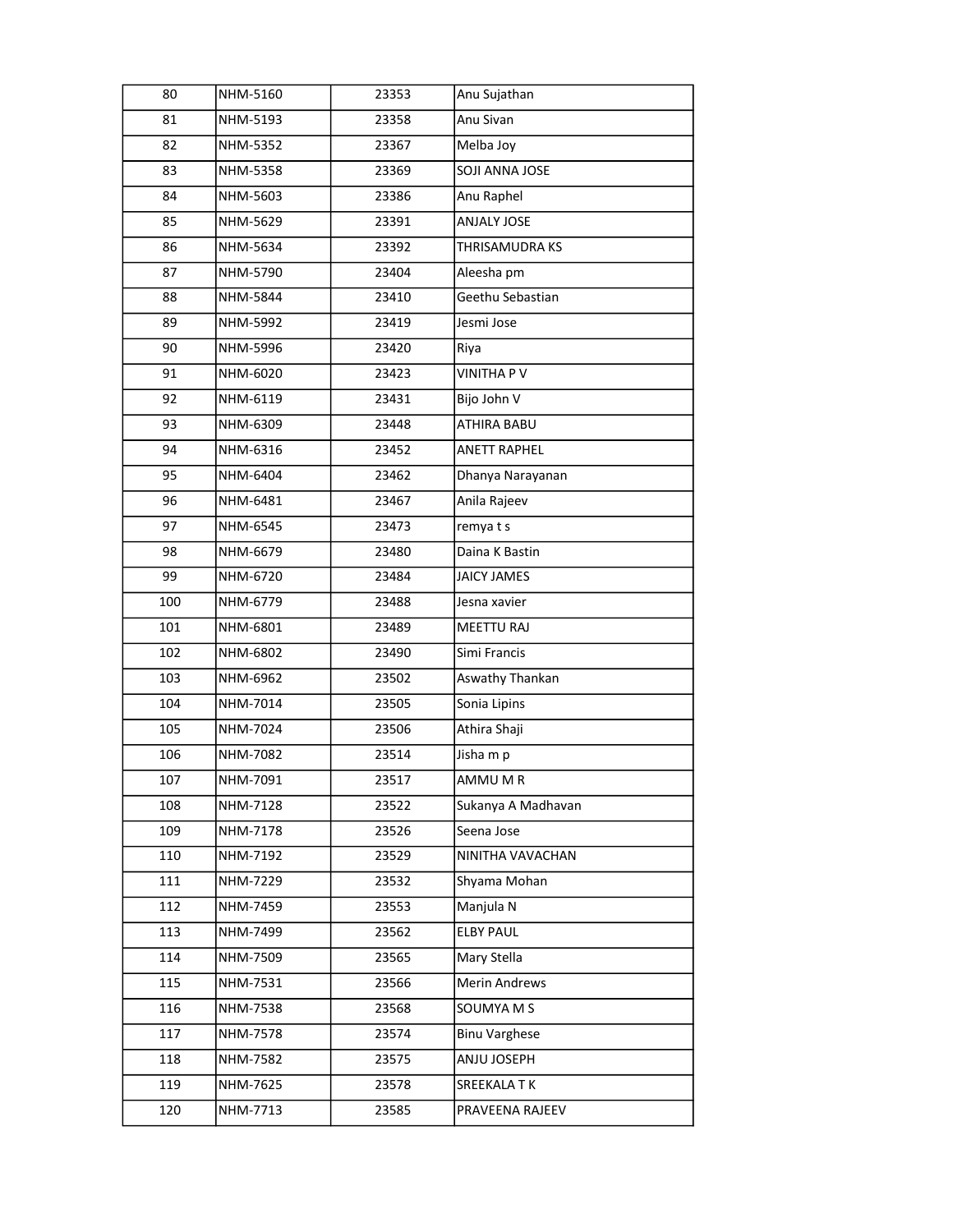| 121 | NHM-7750  | 23589 | Anna Baby              |
|-----|-----------|-------|------------------------|
| 122 | NHM-7761  | 23590 | Daisy M S              |
| 123 | NHM-7877  | 23600 | Soumyasaidh            |
| 124 | NHM-7975  | 23613 | ANJANA B               |
| 125 | NHM-8004  | 23619 | ASHNA PRASANNAN K      |
| 126 | NHM-8006  | 23620 | Anu George             |
| 127 | NHM-8063  | 23627 | ANEESHA PAUL           |
| 128 | NHM-8098  | 23631 | SARI SASIDHARAN        |
| 129 | NHM-8221  | 23644 | NEETHUMOL J            |
| 130 | NHM-8317  | 23655 | Aswani Ashok P         |
| 131 | NHM-8338  | 23658 | <b>Bincy Thomas</b>    |
| 132 | NHM-8391  | 23665 | Jismiya.V.M            |
| 133 | NHM-8407  | 23668 | <b>VINITHA V.P</b>     |
| 134 | NHM-8456  | 23670 | <b>Bessy Eldhose</b>   |
| 135 | NHM-8465  | 23671 | Aswathy M K            |
| 136 | NHM-8469  | 23673 | Suprabha P. G.         |
| 137 | NHM-8474  | 23674 | NINU.RAJ.S             |
| 138 | NHM-8490  | 23675 | Remya R Nair           |
| 139 | NHM-8524  | 23680 | Mariya P J             |
| 140 | NHM-8531  | 23681 | Anumol Vijayan         |
| 141 | NHM-8628  | 23689 | Sreemia S M            |
| 142 | NHM-8661  | 23693 | Shabana muhammed       |
| 143 | NHM-8880  | 23711 | Benya Mary Jacob       |
| 144 | NHM-8940  | 23716 | Sarath ck              |
| 145 | NHM-8990  | 23721 | Gisha Elizabeth George |
| 146 | NHM-9197  | 23742 | <b>VINEETHAKS</b>      |
| 147 | NHM-9321  | 23749 | <b>KARTHIKA K P</b>    |
| 148 | NHM-9325  | 23751 | PRAVEENA TU            |
| 149 | NHM-9330  | 23752 | <b>GEETHU MOHANDAS</b> |
| 150 | NHM-9337  | 23754 | Ann maria Thankachan   |
| 151 | NHM-9458  | 23769 | NEETHU KRISHNAN        |
| 152 | NHM-9485  | 23771 | <b>DELMA WILSON</b>    |
| 153 | NHM-9576  | 23782 | Annet Merin Abraham    |
| 154 | NHM-9619  | 23787 | Rekha T R              |
| 155 | NHM-9975  | 23815 | ARYA RAJAN             |
| 156 | NHM-10008 | 23820 | <b>ANCY PAULOSE</b>    |
| 157 | NHM-10035 | 23823 | SHAILAJA K M           |
| 158 | NHM-10060 | 23827 | mariya george          |
| 159 | NHM-10090 | 23829 | SURYA P KRISHNAN       |
| 160 | NHM-10111 | 23832 | NEETHU.C.A             |
| 161 | NHM-10117 | 23833 | PRIYANAKA S            |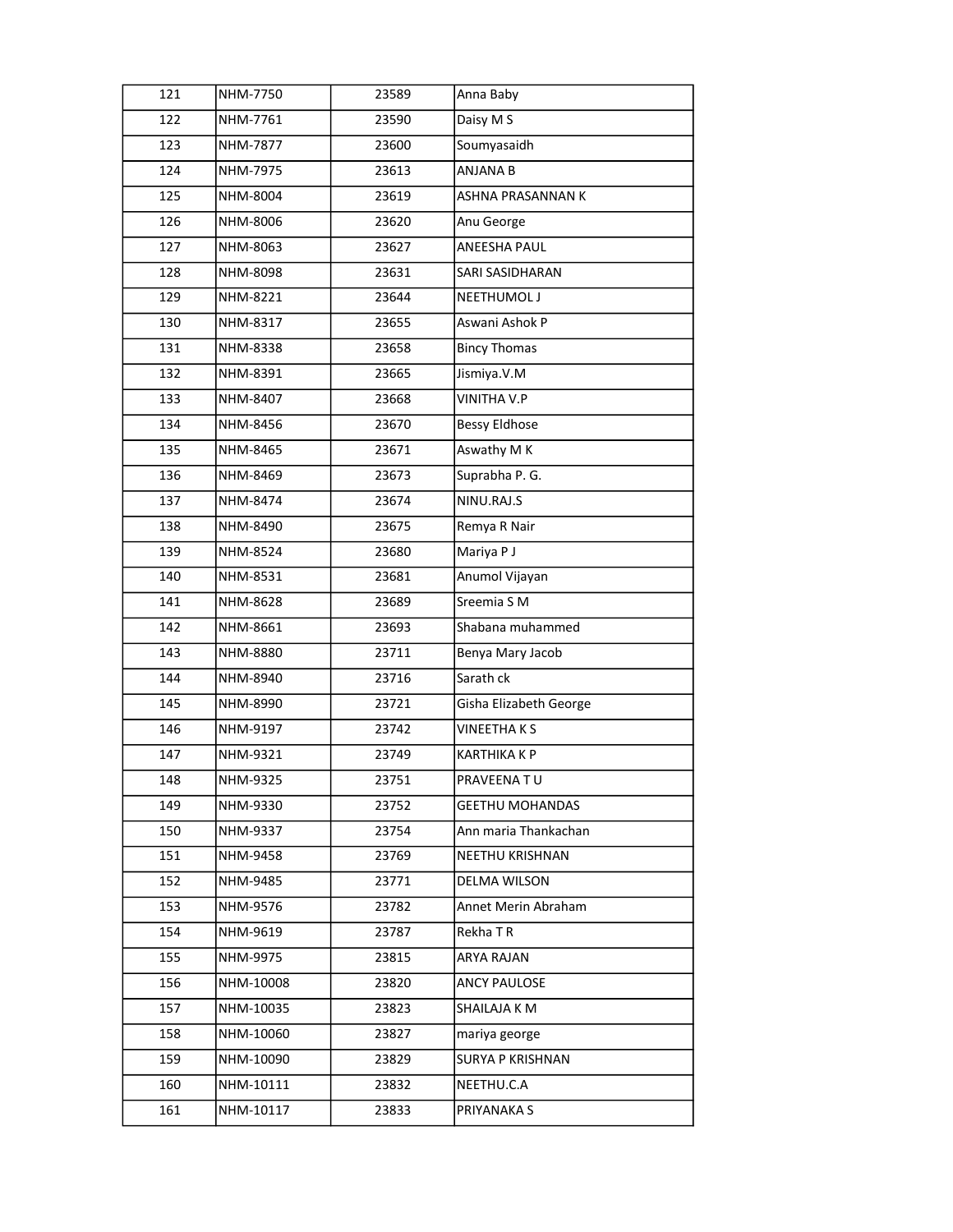| 162 | NHM-10123 | 23835 | <b>ANITA THOMAS</b>         |
|-----|-----------|-------|-----------------------------|
| 163 | NHM-10151 | 23837 | <b>BINCY JOSE</b>           |
| 164 | NHM-10189 | 23841 | <b>MARY CHINCHU RAPHAEL</b> |
| 165 | NHM-10221 | 23845 | <b>ANIT MATHEW</b>          |
| 166 | NHM-10243 | 23848 | SHIJI G                     |
| 167 | NHM-10302 | 23856 | <b>SINI SIMON</b>           |
| 168 | NHM-10307 | 23857 | Anjumole A.O                |
| 169 | NHM-10327 | 23859 | Jilu K v                    |
| 170 | NHM-10353 | 23862 | Aleena pm                   |
| 171 | NHM-10354 | 23863 | LIBY JACOB                  |
| 172 | NHM-10433 | 23868 | <b>SUMAYYA UMMER</b>        |
| 173 | NHM-10436 | 23869 | SINDHURI V P                |
| 174 | NHM-10483 | 23872 | ELZABETH SHIHARA M R        |
| 175 | NHM-10508 | 23874 | Betty T.S                   |
| 176 | NHM-10540 | 23877 | JINCY NJ                    |
| 177 | NHM-10583 | 23883 | Honey P.S                   |
| 178 | NHM-10734 | 23894 | <b>JITHMOL VARGHESE</b>     |
| 179 | NHM-10819 | 23903 | Beena Jose                  |
| 180 | NHM-10920 | 23909 | JINTUMOL MALAMAKKAL SELVAM  |
| 181 | NHM-10946 | 23912 | Arya Narayanan              |
| 182 | NHM-10963 | 23915 | <b>TINCY VARGHESE</b>       |
| 183 | NHM-10969 | 23916 | <b>ELIZABETH P JOSE</b>     |
| 184 | NHM-11085 | 23927 | Sreekutty TK                |
| 185 | NHM-11129 | 23932 | Ashely alias                |
| 186 | NHM-11171 | 23940 | Deepthi.Divakaran           |
| 187 | NHM-11201 | 23941 | RANJINI CHERIYAN            |
| 188 | NHM-11318 | 23946 | Treesa Varghese             |
| 189 | NHM-11320 | 23948 | JEEVA WILSON                |
| 190 | NHM-11338 | 23950 | <b>CICY FRANCIS</b>         |
| 191 | NHM-11391 | 23955 | Rammya P.R                  |
| 192 | NHM-11479 | 23968 | Vinaya Joy P                |
| 193 | NHM-11486 | 23969 | <b>CAROLIN BABY</b>         |
| 194 | NHM-11513 | 23972 | ARYA A S                    |
| 195 | NHM-11555 | 23974 | ANJU RAJ P S                |
| 196 | NHM-11602 | 23980 | Darsana KR                  |
| 197 | NHM-11641 | 23983 | MANJU TK                    |
| 198 | NHM-11650 | 23984 | Ancy Kuriakose              |
| 199 | NHM-11653 | 23985 | REJINACHRISTY O T           |
| 200 | NHM-11685 | 23989 | RENJINI.O.R                 |
| 201 | NHM-11800 | 24005 | <b>Rincy Antony</b>         |
| 202 | NHM-11832 | 24011 | Neenu Elsy Jose             |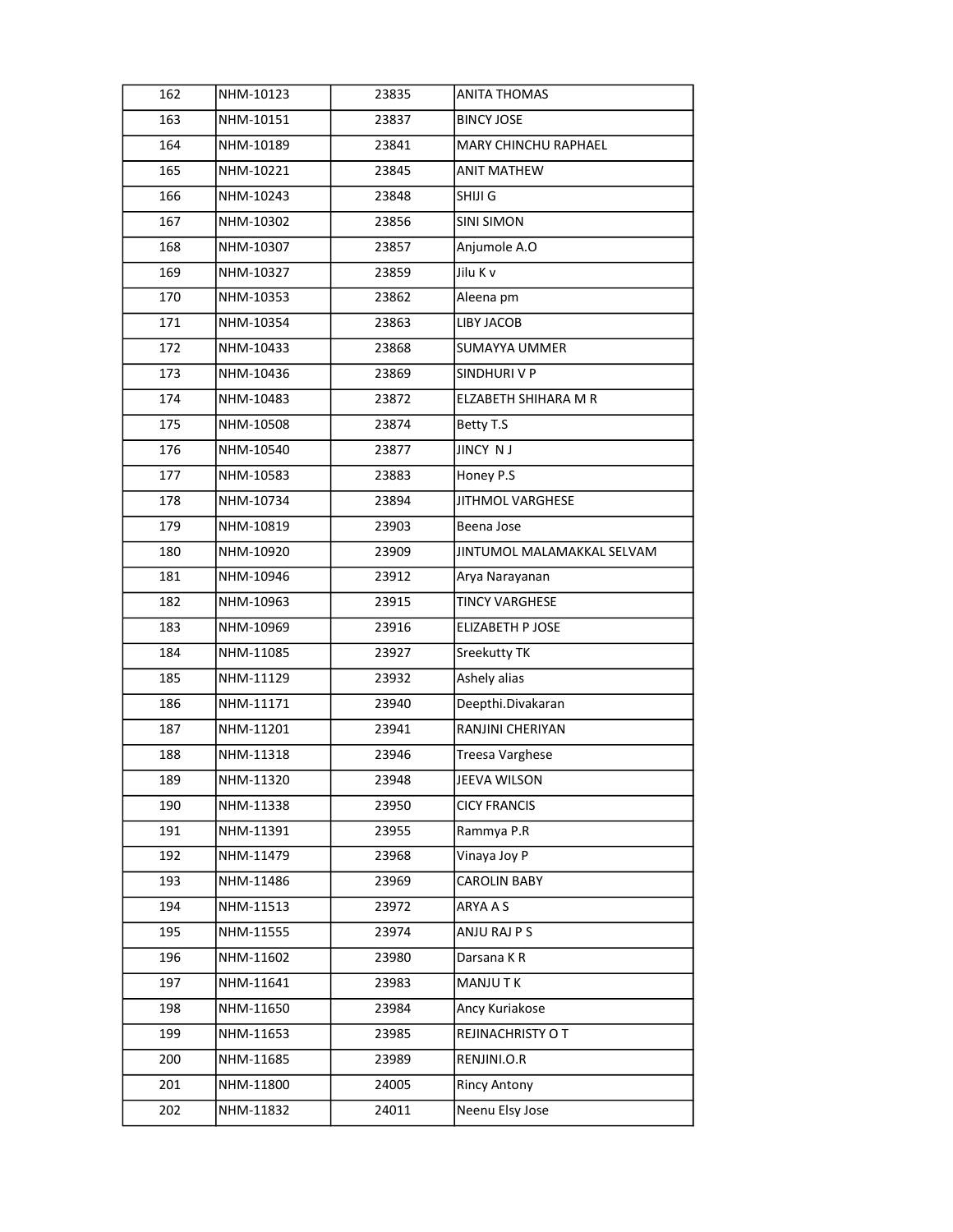| 203 | NHM-11836 | 24012 | Indulakshmi V           |
|-----|-----------|-------|-------------------------|
| 204 | NHM-11964 | 24026 | <b>TREESA MARY JOHN</b> |
| 205 | NHM-12092 | 24037 | Jimy Joseph             |
| 206 | NHM-12097 | 24038 | Akhila Baby             |
| 207 | NHM-12136 | 24043 | MINI K KURIAKOSE        |
| 208 | NHM-12191 | 24047 | Rini mathew             |
| 209 | NHM-12222 | 24050 | AISWARYA PURESH         |
| 210 | NHM-12237 | 24051 | Sandhya john            |
| 211 | NHM-12272 | 24055 | <b>BINDHUJA VIJAYAN</b> |
| 212 | NHM-12732 | 24089 | ANCY K A                |
| 213 | NHM-12819 | 24095 | ANU VS                  |
| 214 | NHM-12911 | 24101 | NIMMI K ASSAINAR        |
| 215 | NHM-12934 | 24103 | Fareeda                 |
| 216 | NHM-12945 | 24105 | Arun T A                |
| 217 | NHM-12956 | 24106 | Jinu George             |
| 218 | NHM-12996 | 24110 | SAGI M P                |
| 219 | NHM-13117 | 24124 | Amrutha. P. S.          |
| 220 | NHM-13183 | 24133 | ATHIRA RAJAN            |
| 221 | NHM-13234 | 24137 | celine deepthy          |
| 222 | NHM-13267 | 24144 | Bindhu VJ               |
| 223 | NHM-13302 | 24149 | SELMATH K A             |
| 224 | NHM-13380 | 24155 | SOUMYA VARGHESE         |
| 225 | NHM-13406 | 24158 | <b>VINAYA GEORGE</b>    |
| 226 | NHM-13409 | 24159 | <b>JINI JOSE</b>        |
| 227 | NHM-13486 | 24168 | SHAMILA V S             |
| 228 | NHM-13509 | 24170 | <b>JANCY JOHN</b>       |
| 229 | NHM-13512 | 24171 | SARANYA SANKAR          |
| 230 | NHM-13567 | 24178 | NEETHU MATHEW           |
| 231 | NHM-13582 | 24182 | ANJU AUGUSTINE          |
| 232 | NHM-13588 | 24184 | ANITHA ABRAHAM          |
| 233 | NHM-13594 | 24185 | AJIMI S                 |
| 234 | NHM-13606 | 24188 | DOMERRY JINO            |
| 235 | NHM-13655 | 24193 | NIMMY ROSE MOL          |
| 236 | NHM-13659 | 24195 | <b>DINCY MATHEW</b>     |
| 237 | NHM-13712 | 24200 | Nivea Thomas            |
| 238 | NHM-13735 | 24204 | CIMI XAVIER M           |
| 239 | NHM-13750 | 24209 | JULZANA ZAINUDHEEN      |
| 240 | NHM-13755 | 24210 | <b>ASWATHIKP</b>        |
| 241 | NHM-13993 | 24230 | Divyamol P S            |
| 242 | NHM-14083 | 24239 | Mary Tismy KJ           |
| 243 | NHM-14120 | 24245 | SONU JOSE               |
|     |           |       |                         |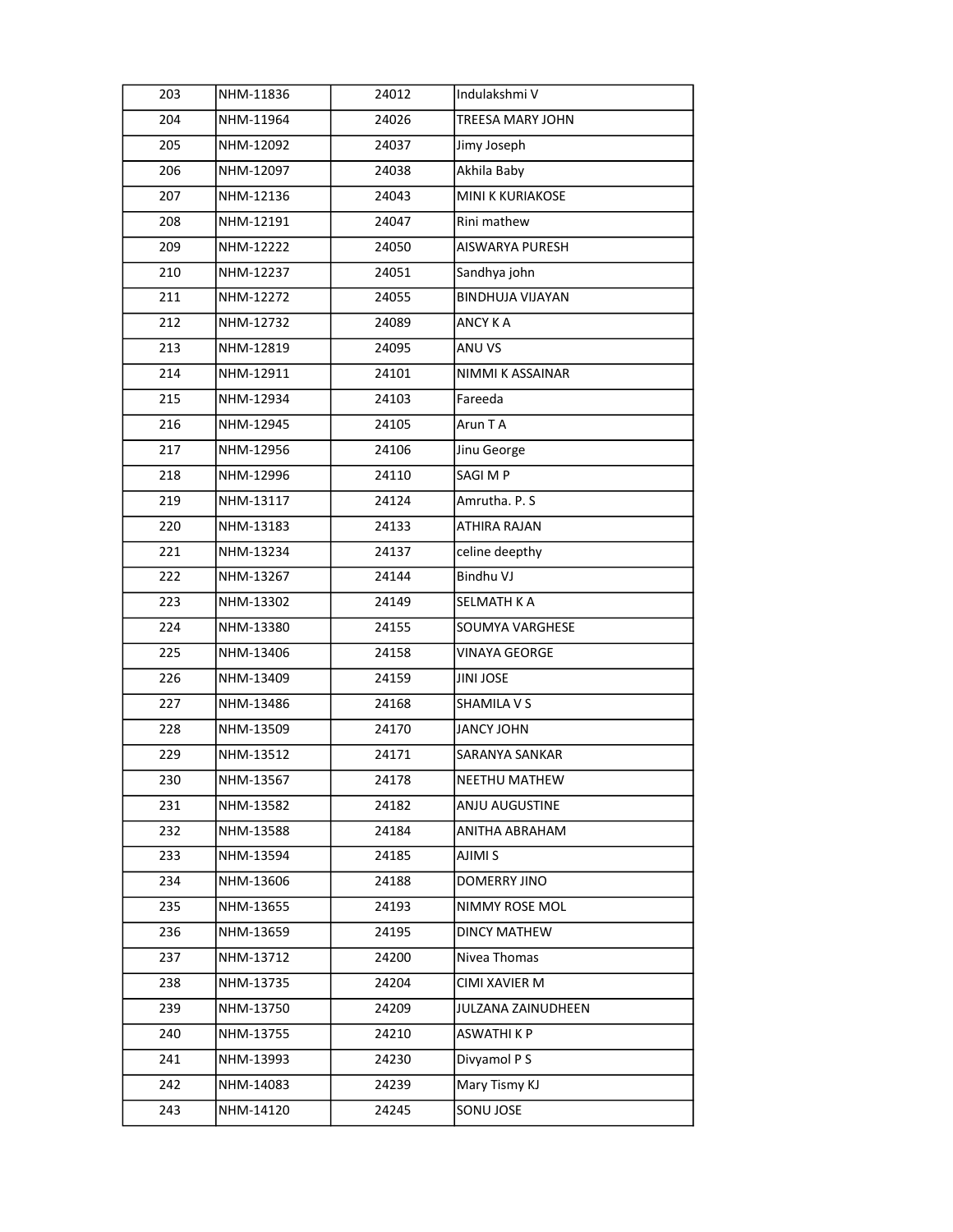| 244 | NHM-14128 | 24246 | <b>VIDHU VIJAYAN</b>     |
|-----|-----------|-------|--------------------------|
| 245 | NHM-14182 | 24251 | ANJU A B                 |
| 246 | NHM-14316 | 24261 | Aswathy sivan            |
| 247 | NHM-14338 | 24264 | <b>MITTUANTONY</b>       |
| 248 | NHM-14367 | 24266 | Merin Paul               |
| 249 | NHM-14419 | 24273 | <b>TINTU BLAZID</b>      |
| 250 | NHM-14521 | 24282 | <b>BELTY MERIN TITTY</b> |
| 251 | NHM-14549 | 24289 | Neethu thankachan        |
| 252 | NHM-14691 | 24300 | Nikhila George           |
| 253 | NHM-14779 | 24309 | Vidhya mol ic            |
| 254 | NHM-14876 | 24320 | Chinnu Paul              |
| 255 | NHM-14915 | 24325 | <b>AMBILI ROSE ANSEL</b> |
| 256 | NHM-14918 | 24326 | Chinju Serin Peter       |
| 257 | NHM-14956 | 24331 | <b>BINICJ</b>            |
| 258 | NHM-15005 | 24337 | <b>TREESA MATHEWS</b>    |
| 259 | NHM-15032 | 24341 | <b>ASHA PAUL</b>         |
| 260 | NHM-15222 | 24359 | smitha m s               |
| 261 | NHM-15230 | 24361 | ANJU C OMANAKUTTAN       |
| 262 | NHM-15338 | 24373 | Jiya Maria Thomas        |
| 263 | NHM-15380 | 24376 | <b>Neenamol Thomas</b>   |
| 264 | NHM-15382 | 24377 | KOCHUTHERSIA MARIA       |
| 265 | NHM-15505 | 24390 | <b>SHATHAKS</b>          |
| 266 | NHM-15546 | 24394 | AKHILA G SUDARSANAN      |
| 267 | NHM-15567 | 24396 | Reshmi R                 |
| 268 | NHM-15617 | 24401 | <b>SUNITHAPS</b>         |
| 269 | NHM-15696 | 24409 | ANUMOL MATHEW            |
| 270 | NHM-15784 | 24411 | SOUMYA XAVIER            |
| 271 | NHM-15833 | 24413 | Soniya Varghese          |
| 272 | NHM-15971 | 24419 | Merin Mathew             |
| 273 | NHM-16159 | 24433 | <b>ASWATHY DAS</b>       |
| 274 | NHM-16196 | 24438 | <b>VINEETHA A P</b>      |
| 275 | NHM-16288 | 24449 | Neethu joseph            |
| 276 | NHM-16323 | 24455 | Manju PM                 |
| 277 | NHM-16333 | 24456 | REENA GEORGE             |
| 278 | NHM-16337 | 24457 | ASHA RAMACHANDRAN        |
| 279 | NHM-16340 | 24458 | SOUMYA S NAIR            |
| 280 | NHM-16426 | 24468 | HONEY DAMODARAN          |
| 281 | NHM-16447 | 24470 | Libi Varghese            |
| 282 | NHM-16455 | 24471 | Roosha Sharon E.S        |
| 283 | NHM-16476 | 24473 | Rinu thomas              |
| 284 | NHM-16546 | 24482 | Aswathy K S              |
|     |           |       |                          |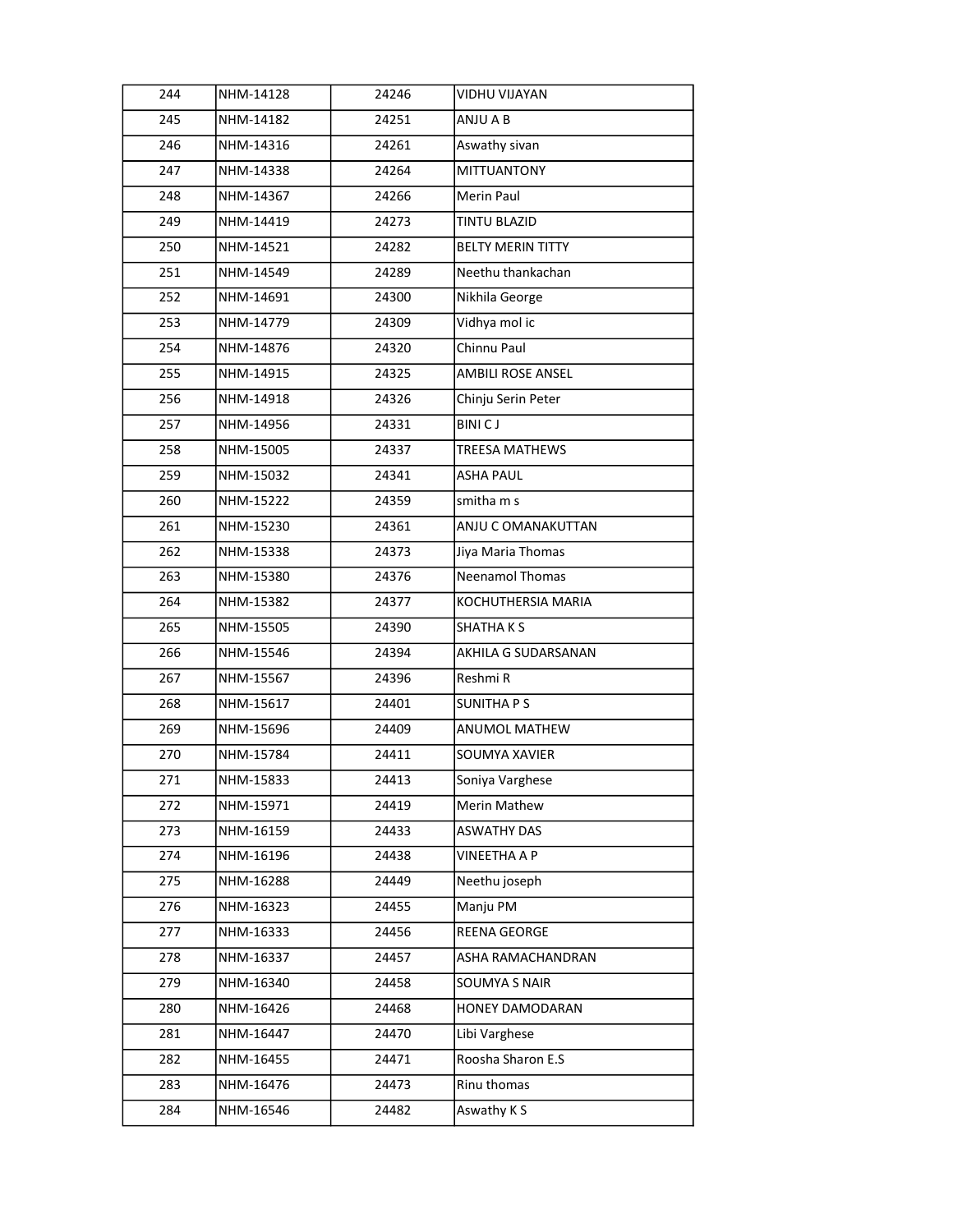| 285 | NHM-16556 | 24484 | <b>BADHUSHAPA</b>       |
|-----|-----------|-------|-------------------------|
| 286 | NHM-16656 | 24495 | <b>BINCY MOL BABY</b>   |
| 287 | NHM-16666 | 24497 | GINIMOL JOSEPH          |
| 288 | NHM-17103 | 24530 | <b>BINY N Y</b>         |
| 289 | NHM-17141 | 24534 | ANU ALIAS               |
| 290 | NHM-17169 | 24541 | AHALYANJALI M M         |
| 291 | NHM-17271 | 24554 | <b>SUNU PAULOSE</b>     |
| 292 | NHM-17275 | 24555 | ANUMOL K A              |
| 293 | NHM-17329 | 24562 | MEENU SAJI              |
| 294 | NHM-17330 | 24563 | JISHA M GEORGE          |
| 295 | NHM-17447 | 24572 | PRIYANGAMOL K K         |
| 296 | NHM-17452 | 24574 | Greeshma George. P      |
| 297 | NHM-17480 | 24575 | <b>JIS SARA GEORGE</b>  |
| 298 | NHM-17511 | 24583 | <b>GEMSEA GEORGE</b>    |
| 299 | NHM-17563 | 24591 | NEETHU ROY              |
| 300 | NHM-17587 | 24594 | <b>FOUSIYAKS</b>        |
| 301 | NHM-17647 | 24600 | mary sujitha o.j        |
| 302 | NHM-17823 | 24625 | SAUMYA KARUNAN          |
| 303 | NHM-17855 | 24626 | Simithomas              |
| 304 | NHM-17949 | 24636 | NEENU M JAYAN           |
| 305 | NHM-17957 | 24638 | SOBHA M T               |
| 306 | NHM-17973 | 24640 | Christy Raju            |
| 307 | NHM-17985 | 24641 | chithra p               |
| 308 | NHM-18029 | 24646 | RESHMA KURIAN           |
| 309 | NHM-18119 | 24652 | SRUTHIMOL C             |
| 310 | NHM-18186 | 24658 | LUCIYA JACOB            |
| 311 | NHM-18210 | 24660 | GISHA LISBETH           |
| 312 | NHM-18231 | 24666 | Soumya Varghese         |
| 313 | NHM-18363 | 24683 | <b>BINCY VARGHESE N</b> |
| 314 | NHM-18544 | 24695 | ARYA B GEETHANAND       |
| 315 | NHM-18588 | 24700 | ANSIMOL M S             |
| 316 | NHM-18689 | 24711 | <b>GEETHU S BABU</b>    |
| 317 | NHM-18806 | 24717 | <b>AGITHA THILAKAN</b>  |
| 318 | NHM-18834 | 24724 | Sreekutty.Thampy        |
| 319 | NHM-18898 | 24736 | <b>MEGHA MATHEW</b>     |
| 320 | NHM-18938 | 24739 | Surya o p               |
| 321 | NHM-18970 | 24745 | PRIYA FRANCIS K         |
| 322 | NHM-18998 | 24750 | NEETHUVJ                |
| 323 | NHM-19001 | 24751 | Surya Sam P S           |
| 324 | NHM-19100 | 24759 | Jitha Shaji             |
| 325 | NHM-19294 | 24777 | NEETHU C K              |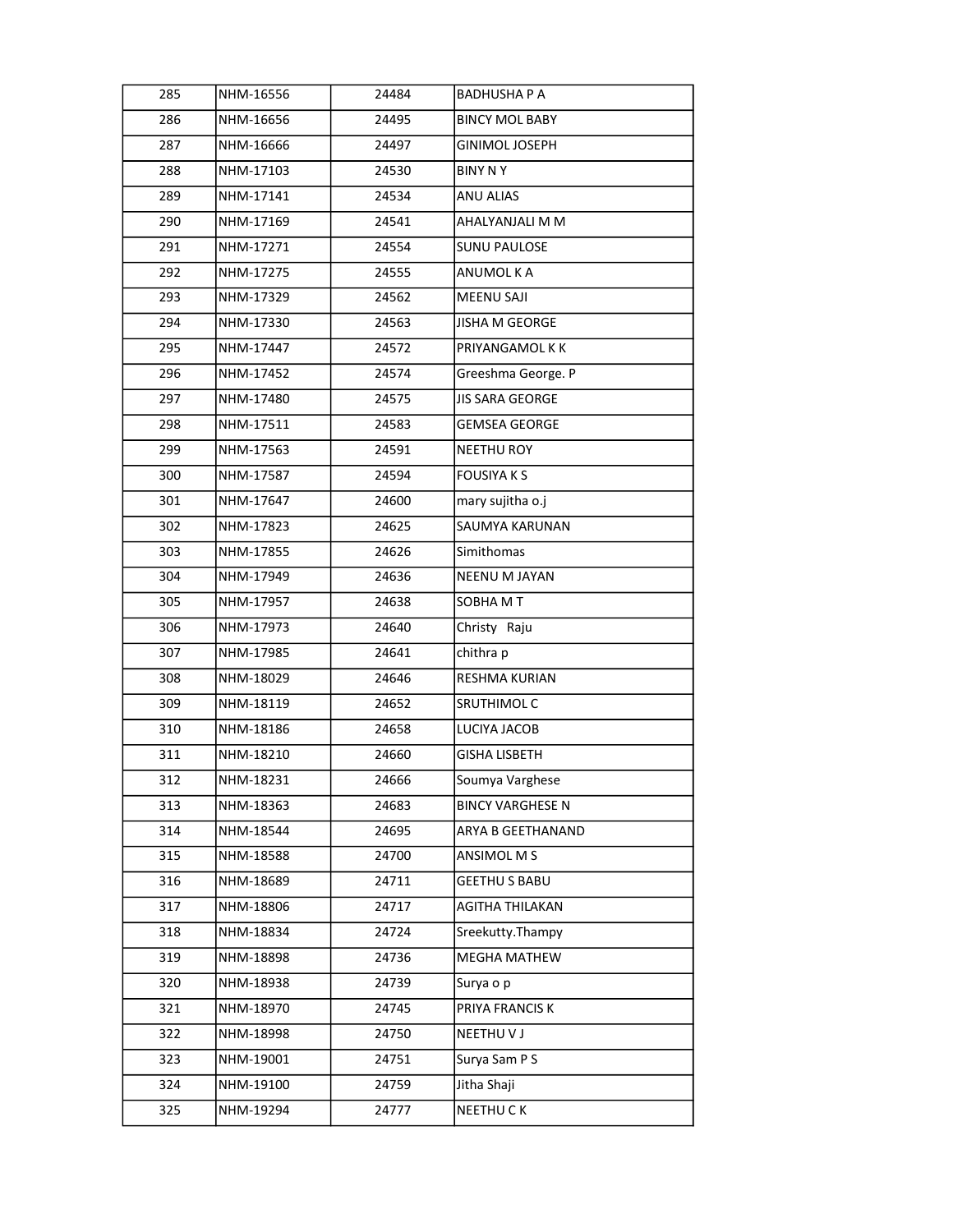| 326 | NHM-19304 | 24779 | Faseena Aliyar         |
|-----|-----------|-------|------------------------|
| 327 | NHM-19333 | 24783 | Jeny MR                |
| 328 | NHM-19366 | 24788 | JEMY JOY               |
| 329 | NHM-19529 | 24806 | VIDHYA O               |
| 330 | NHM-19574 | 24810 | <b>SEBY GEORGE</b>     |
| 331 | NHM-19582 | 24811 | <b>MERLIN ROSE</b>     |
| 332 | NHM-19588 | 24814 | SUNIGA JOSE            |
| 333 | NHM-19598 | 24817 | SREEJA N S             |
| 334 | NHM-19605 | 24819 | TINU T MATHAI          |
| 335 | NHM-19647 | 24821 | REMYAMOL G NAIR        |
| 336 | NHM-19701 | 24827 | JESSY N J              |
| 337 | NHM-19736 | 24830 | NISHA V V              |
| 338 | NHM-19785 | 24836 | <b>ALANKA K BOSE</b>   |
| 339 | NHM-19849 | 24848 | <b>VINU VINCENT</b>    |
| 340 | NHM-19886 | 24853 | ANITHA S R             |
| 341 | NHM-19890 | 24854 | PONCY P JOSEPH         |
| 342 | NHM-19953 | 24858 | MARY REMY K A          |
| 343 | NHM-19964 | 24860 | <b>VANIJA VARGHESE</b> |
| 344 | NHM-20104 | 24876 | Joicy K Joseph         |
| 345 | NHM-20142 | 24879 | <b>SILPA K NAIR</b>    |
| 346 | NHM-20226 | 24889 | SINI P K               |
| 347 | NHM-20243 | 24891 | ARYAMOL SABU           |
| 348 | NHM-20247 | 24892 | CHANDINI M C           |
| 349 | NHM-20252 | 24893 | <b>HASEENA N</b>       |
| 350 | NHM-20287 | 24896 | SOUMYA C K             |
| 351 | NHM-20404 | 24912 | Mishel Baby            |
| 352 | NHM-20545 | 24925 | <b>CHRISTINA KM</b>    |
| 353 | NHM-20597 | 24930 | ANU T MATHEW           |
| 354 | NHM-20615 | 24933 | BLESSY ANNIE SAM       |
| 355 | NHM-20710 | 24940 | RESHMA K R             |
| 356 | NHM-20726 | 24942 | AMRUTHA GEORGE         |
| 357 | NHM-20811 | 24951 | SARANYA SASI           |
| 358 | NHM-20817 | 24952 | Sini v s               |
| 359 | NHM-20828 | 24954 | SURABHI A K            |
| 360 | NHM-20902 | 24959 | SWATHY RADHAKRISHNAN   |
| 361 | NHM-20903 | 24960 | ALPHA SCARIA           |
| 362 | NHM-20932 | 24963 | <b>BINOL ALIAS</b>     |
| 363 | NHM-21067 | 24973 | ANIE JOSEPH            |
| 364 | NHM-21087 | 24977 | Raganjali. P. S        |
| 365 | NHM-21119 | 24983 | ASHA SARA ALIAS        |
| 366 | NHM-21169 | 24992 | ROSEMARIA GEORGE       |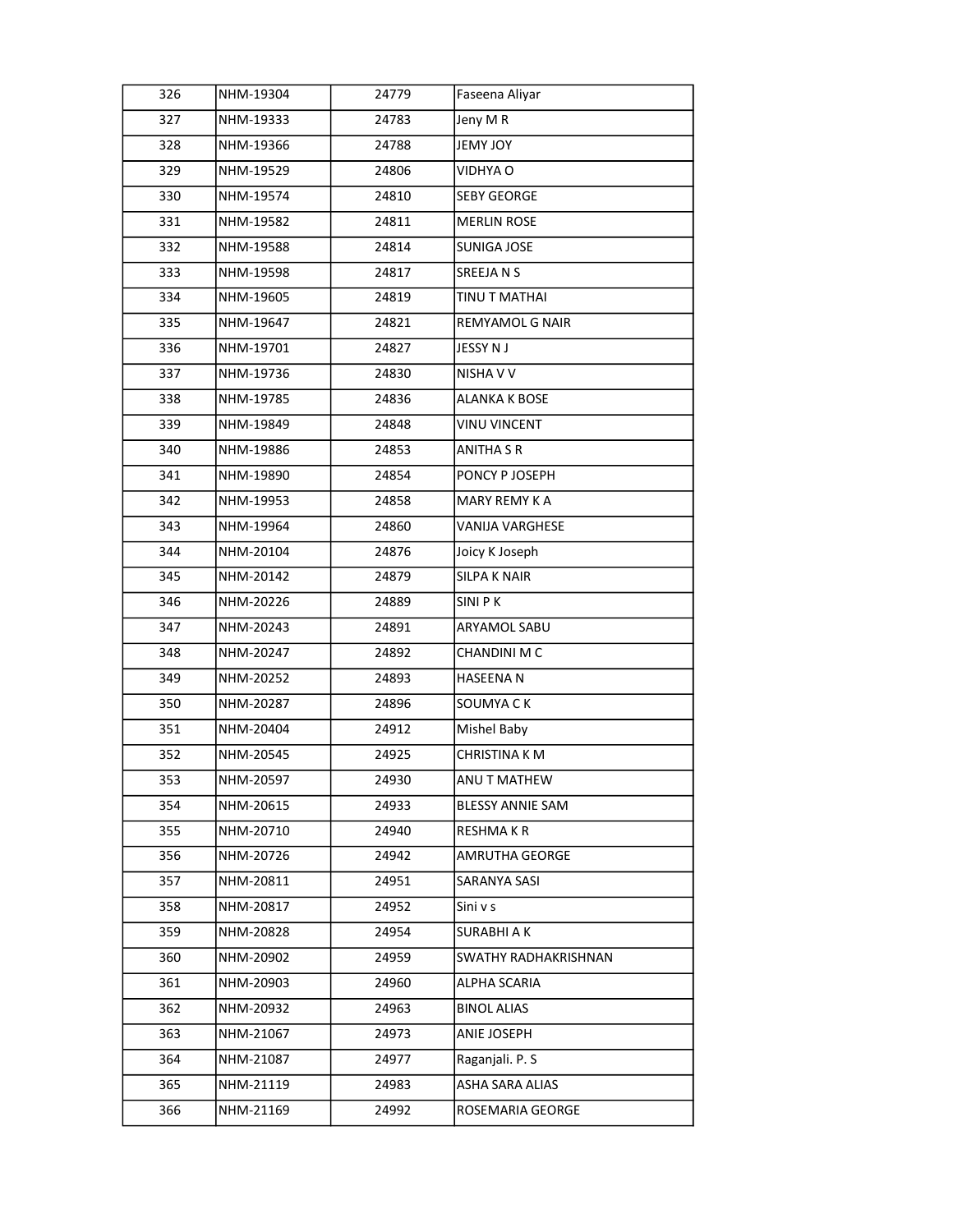| 367 | NHM-21181 | 24994 | Simi Antony           |
|-----|-----------|-------|-----------------------|
|     |           |       |                       |
| 368 | NHM-21184 | 24995 | ATHIRA MOHANAN        |
| 369 | NHM-21286 | 25005 | Anila valsalan        |
| 370 | NHM-21288 | 25006 | TITTY MATHEW          |
| 371 | NHM-21324 | 25010 | Neethu Mohanan        |
| 372 | NHM-21416 | 25022 | <b>BETCY BABU C</b>   |
| 373 | NHM-21418 | 25023 | SHAMNA MAJEED         |
| 374 | NHM-21428 | 25025 | SARITHAMOL K S        |
| 375 | NHM-21437 | 25028 | Dona Mathew           |
| 376 | NHM-21470 | 25034 | Deepa Mariam John     |
| 377 | NHM-21488 | 25035 | PREETHY MATHAI        |
| 378 | NHM-21540 | 25040 | SOUMYA C V            |
| 379 | NHM-21619 | 25052 | ALPHONSA JIJY P J     |
| 380 | NHM-21746 | 25062 | <b>UMADEVI K. V</b>   |
| 381 | NHM-21763 | 25064 | SHERIN K JOHNSON      |
| 382 | NHM-21804 | 25071 | ELSA JOY              |
| 383 | NHM-21807 | 25072 | <b>RESHMAPR</b>       |
| 384 | NHM-21854 | 25081 | AYSWARYA M S          |
| 385 | NHM-21855 | 25082 | ANU JOSE              |
| 386 | NHM-21904 | 25090 | <b>MERIN ANTONY</b>   |
| 387 | NHM-21976 | 25098 | <b>RESHMAIP</b>       |
| 388 | NHM-22058 | 25104 | ANU MYTHEEN A M       |
| 389 | NHM-22117 | 25109 | <b>NEEBA MATHEW</b>   |
| 390 | NHM-22139 | 25114 | DONA SEBASTIAN        |
| 391 | NHM-22141 | 25116 | <b>JISMY THOMAS</b>   |
| 392 | NHM-22398 | 25144 | AISWARIYA PRAKASH     |
| 393 | NHM-22463 | 25150 | SAJANA K A            |
| 394 | NHM-22468 | 25151 | ANSALNA PI            |
| 395 | NHM-22549 | 25156 | Sabeela. K. S         |
| 396 | NHM-22591 | 25159 | DELLA VARGHESE P      |
| 397 | NHM-22626 | 25164 | GILSHAMOL P A         |
| 398 | NHM-22717 | 25169 | YOL V YOUB            |
| 399 | NHM-22778 | 25176 | <b>LINCY VARGHESE</b> |
| 400 | NHM-22798 | 25178 | SAFNA CM              |
| 401 | NHM-22808 | 25179 | <b>HYACINTA K A</b>   |
| 402 | NHM-22853 | 25186 | DHANYA DEVASSY        |
| 403 | NHM-22941 | 25193 | <b>JESNA T NAZAR</b>  |
| 404 | NHM-22988 | 25201 | SARANIA SIVARAJAN     |
| 405 | NHM-22999 | 25203 | Manju Varghese        |
| 406 | NHM-23052 | 25208 | Meenu Mani            |
| 407 | NHM-23146 | 25218 | Sumiya CA             |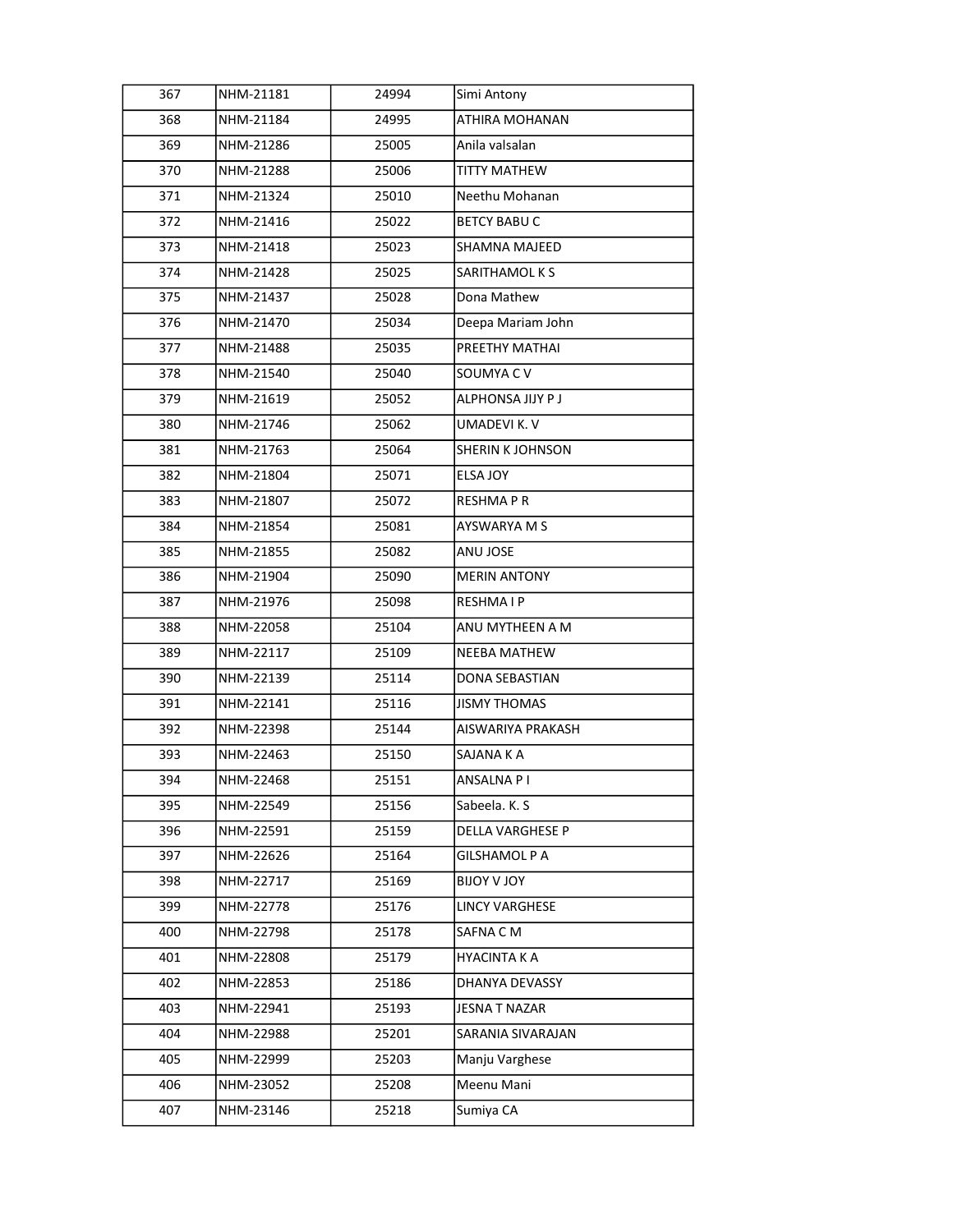| 408 | NHM-23162 | 25220 | Meethu Raju            |
|-----|-----------|-------|------------------------|
| 409 | NHM-23185 | 25221 | REMYA KURIAN           |
| 410 | NHM-23289 | 25236 | CHITHRA C C            |
| 411 | NHM-23292 | 25237 | Nisha John             |
| 412 | NHM-23306 | 25239 | ALPHY AUGUSTINE        |
| 413 | NHM-23408 | 25245 | REKHANR                |
| 414 | NHM-23494 | 25252 | Asha Baby              |
| 415 | NHM-23501 | 25253 | SHALINI JOHNSON        |
| 416 | NHM-23652 | 25270 | Neethu Vijayan         |
| 417 | NHM-23670 | 25271 | jaima sasi             |
| 418 | NHM-23717 | 25276 | <b>ANAND SOMAN</b>     |
| 419 | NHM-23723 | 25277 | SATHYA GANESH          |
| 420 | NHM-23748 | 25278 | <b>SOUMYA JOHN T</b>   |
| 421 | NHM-23822 | 25285 | SAJEENA PETER          |
| 422 | NHM-23849 | 25288 | Chinchu Eldhose N      |
| 423 | NHM-23944 | 25297 | Reshma mathew          |
| 424 | NHM-23969 | 25300 | SARAMOL THANKACHAN     |
| 425 | NHM-24122 | 25315 | DEEPA JOY              |
| 426 | NHM-24171 | 25321 | <b>BEENAMP</b>         |
| 427 | NHM-24330 | 25338 | Sona Soman             |
| 428 | NHM-24334 | 25339 | <b>ANJANA R</b>        |
| 429 | NHM-24528 | 25357 | Chinju Paul            |
| 430 | NHM-24539 | 25361 | RINTU ANTONY C A       |
| 431 | NHM-24593 | 25369 | CHINNU JOHNY           |
| 432 | NHM-24595 | 25371 | VARSHA M V             |
| 433 | NHM-24751 | 25390 | VYSHNAVI M V           |
| 434 | NHM-24834 | 25397 | REMYA JOSE             |
| 435 | NHM-25382 | 25457 | SOUMI M. M.            |
| 436 | NHM-25463 | 25465 | VISHNU SUKUMARAN       |
| 437 | NHM-25525 | 25472 | <b>NEENU ANTONY</b>    |
| 438 | NHM-25540 | 25474 | <b>ASHNA PAUL</b>      |
| 439 | NHM-25724 | 25493 | ELIZABETH BOBAN        |
| 440 | NHM-25810 | 25503 | <b>JENCY BENNY</b>     |
| 441 | NHM-25826 | 25504 | ANJALI T JACOB         |
| 442 | NHM-26013 | 25513 | Neema Poulose          |
| 443 | NHM-26060 | 25518 | ATHIRA XAVIER          |
| 444 | NHM-26169 | 25533 | <b>HELENA ROSE A D</b> |
| 445 | NHM-26192 | 25535 | <b>JIJIMOLS</b>        |
| 446 | NHM-26300 | 25542 | ALMINA ASHRAF          |
| 447 | NHM-26304 | 25543 | PRIYA A P              |
| 448 | NHM-26322 | 25544 | SOUMYATA               |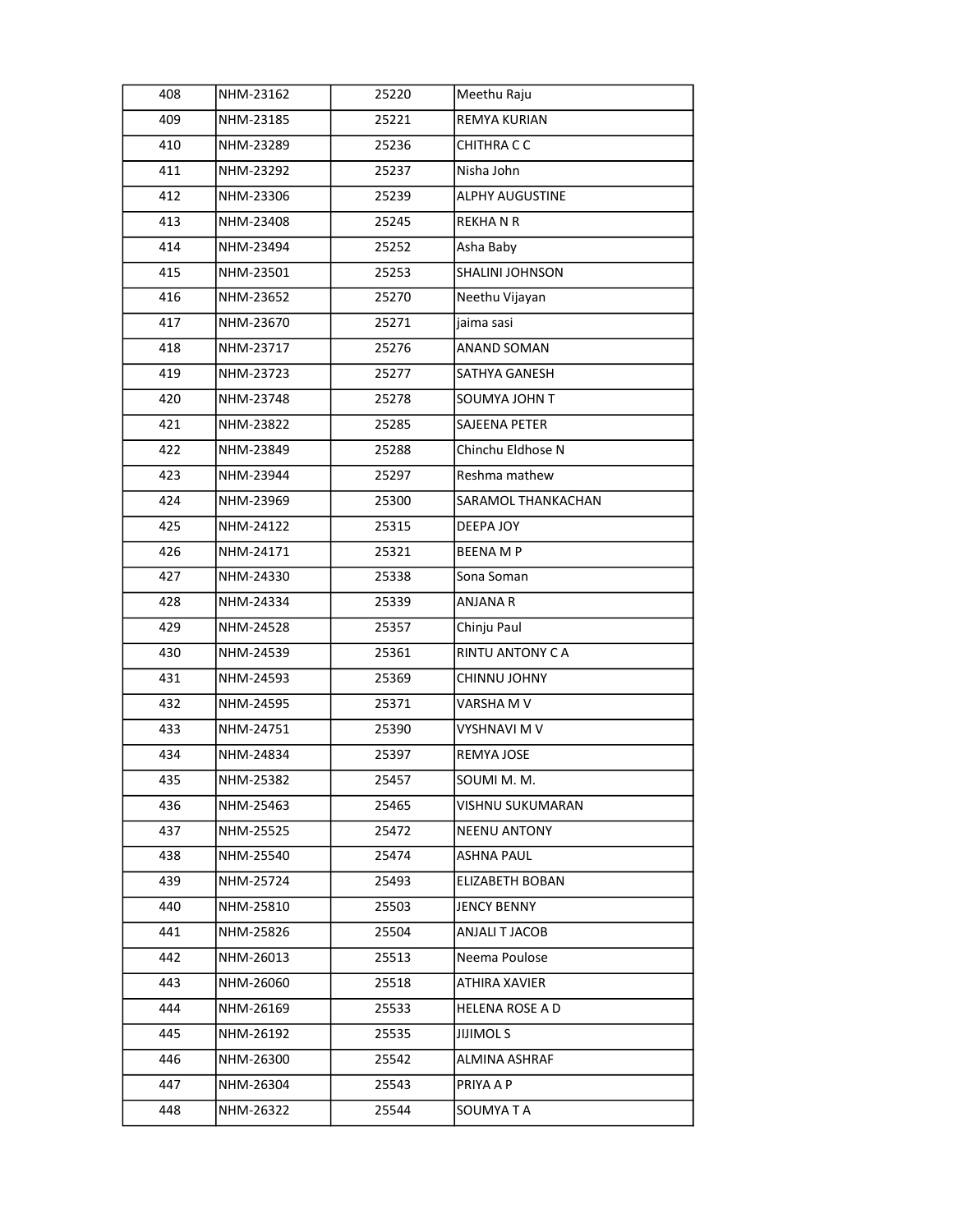| 449 | NHM-26416 | 25556 | <b>HASANA ALIYAR</b> |
|-----|-----------|-------|----------------------|
| 450 | NHM-26431 | 25557 | ANSEENA MEERAN       |
| 451 | NHM-26582 | 25573 | Chinju Jacob         |
| 452 | NHM-26611 | 25578 | <b>GIPY P PETER</b>  |
| 453 | NHM-26612 | 25579 | Meenumol Joseph      |
| 454 | NHM-26672 | 25584 | Ashitha Remesh       |
| 455 | NHM-26702 | 25587 | JOYCEMOL JOY         |
| 456 | NHM-26770 | 25591 | RAJI E S             |
| 457 | NHM-26839 | 25601 | <b>AMBILY KS</b>     |
| 458 | NHM-26865 | 25604 | <b>REMYA MV</b>      |
| 459 | NHM-26900 | 25613 | <b>JINCY PAUL</b>    |
| 460 | NHM-26905 | 25614 | Sruthi S             |
| 461 | NHM-26963 | 25621 | Asha Thambi          |
| 462 | NHM-26971 | 25622 | Besti N. J           |
| 463 | NHM-26988 | 25624 | <b>BINCY JOY</b>     |
| 464 | NHM-27048 | 25629 | Athira Manoharan     |
| 465 | NHM-27060 | 25631 | <b>SIMI THOMAS</b>   |
| 466 | NHM-27081 | 25633 | Anitha Joseph kj     |
| 467 | NHM-27140 | 25638 | Shemeena vp          |
| 468 | NHM-27176 | 25643 | SUNIJAMOL SUKUMARAN  |
| 469 | NHM-27216 | 25647 | ambil n g            |
| 470 | NHM-27221 | 25648 | DEEPA DIVAKARAN      |
| 471 | NHM-27251 | 25653 | Grace P Baby         |
| 472 | NHM-27257 | 25654 | Arya soman           |
| 473 | NHM-27378 | 25660 | <b>GEETHU XAVIER</b> |
| 474 | NHM-27426 | 25666 | REMYARAJ K R         |
| 475 | NHM-27478 | 25675 | RINU JULIET V A      |
| 476 | NHM-27504 | 25678 | sara thomas          |
| 477 | NHM-27537 | 25682 | JITHA MATHEW         |
| 478 | NHM-27560 | 25685 | LIBY BABY            |
| 479 | NHM-27686 | 25703 | <b>ASWATHY TS</b>    |
| 480 | NHM-27748 | 25711 | <b>FOUSIYA M M</b>   |
| 481 | NHM-27879 | 25734 | TEENAMOL MATHEW      |
| 482 | NHM-27912 | 25741 | SAJITHA K T          |
| 483 | NHM-27981 | 25749 | SIGI VARGHESE        |
| 484 | NHM-28346 | 25794 | AJITHA T             |
| 485 | NHM-28357 | 25796 | RUBY C F             |
| 486 | NHM-28379 | 25798 | RENJU AUGUSTINE      |
| 487 | NHM-28419 | 25802 | KAVYA SANTHOSH       |
| 488 | NHM-28427 | 25804 | ANJALY T.K           |
| 489 | NHM-28459 | 25808 | ASWATHY A S          |
|     |           |       |                      |